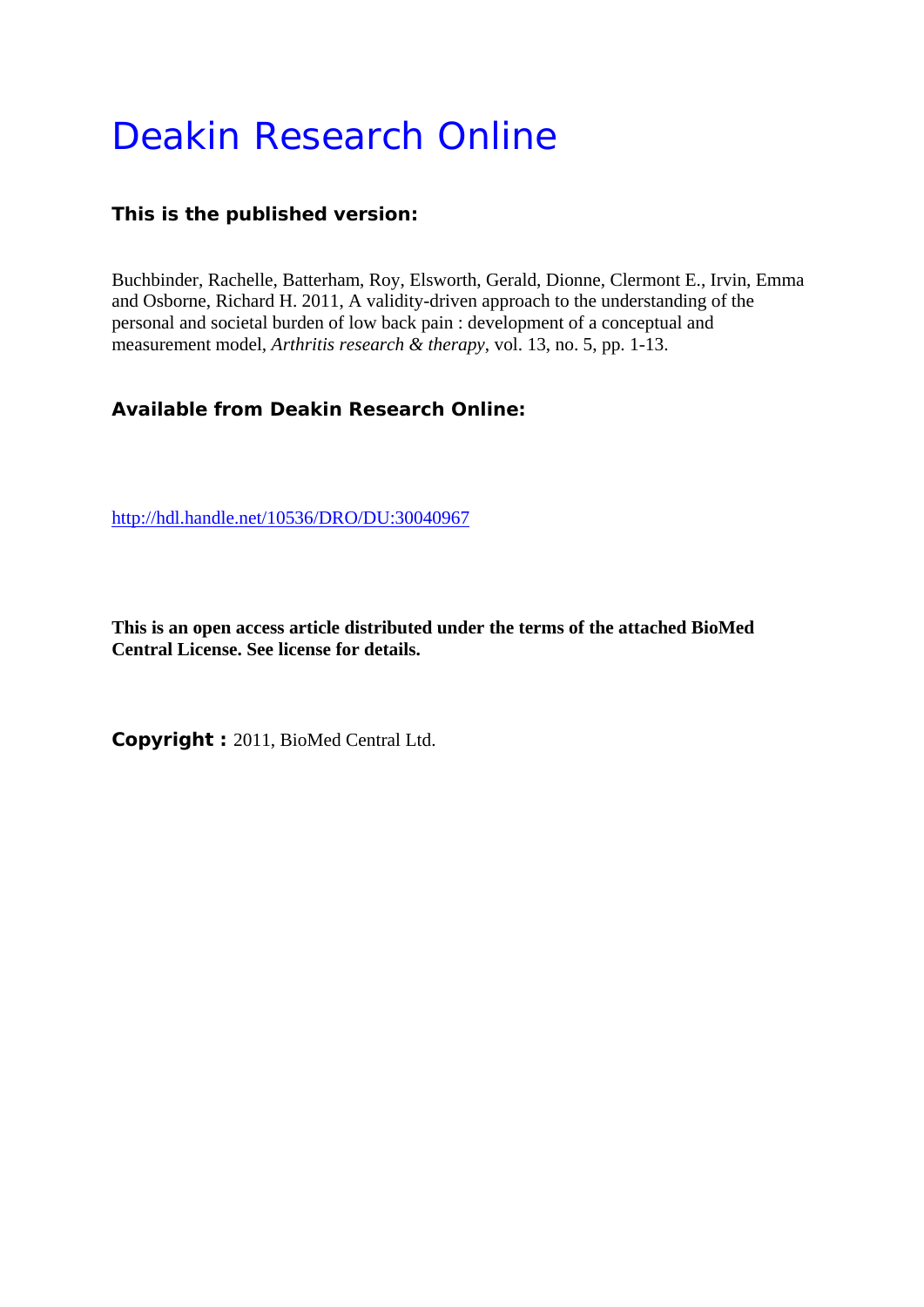# **RESEARCH ARTICLE Example 2014 CONSIDERING CONSIDERING CONSIDERING CONSIDERING CONSIDERING CONSIDERING CONSIDERING CONSIDERING CONSIDERING CONSIDERING CONSIDERING CONSIDERING CONSIDERING CONSIDERING CONSIDERING CONSIDE**



# A validity-driven approach to the understanding of the personal and societal burden of low back pain: development of a conceptual and measurement model

Rachelle Buchbinder<sup>1,2\*†</sup>, Roy Batterham<sup>3†</sup>, Gerald Elsworth<sup>3</sup>, Clermont E Dionne<sup>4,5</sup>, Emma Irvin<sup>6</sup> and Richard H Osborne3

# Abstract

Introduction: While the importance and magnitude of the burden of low back pain upon the individual is well recognized, a systematic understanding of the impact of the condition on individuals is currently hampered by the lack of an organized understanding of what aspects of a person's life are affected and the lack of comprehensive measures for these effects. The aim of the present study was to develop a conceptual and measurement model of the overall burden of low back pain from the individual's perspective using a validity-driven approach.

Methods: To define the breadth of low back pain burden we conducted three concept-mapping workshops to generate an item pool. Two face-to-face workshops (Australia) were conducted with people with low back pain and clinicians and policy-makers, respectively. A third workshop (USA) was held with international multidisciplinary experts. Multidimensional scaling, cluster analysis, participant input and thematic analyses organized participants' ideas into clusters of ideas that then informed the conceptual model.

Results: One hundred and ninety-nine statements were generated. Considerable overlap was observed between groups, and four major clusters were observed - Psychosocial, Physical, Treatment and Employment - each with between two and six subclusters. Content analysis revealed that elements of the Psychosocial cluster were sufficiently distinct to be split into Psychological and Social, and a further cluster of elements termed Positive Effects also emerged. Finally, a hypothesized structure was proposed with six domains and 16 subdomains. New domains not previously considered in the back pain field emerged for psychometric verification: loss of independence, worry about the future, and negative or discriminatory actions by others.

**Conclusions:** Using a grounded approach, an explicit a priori and testable model of the overall burden of low back pain has been proposed that captures the full breadth of the burden experienced by patients and observed by experts.

# Introduction

Low back pain affects 80 to 85% of people at some stage in their life [[1,2\]](#page-12-0) and is a major source of morbidity throughout the world [[3](#page-12-0)]. This condition is one of the most common causes of disability, lost work-days and visits to primary care practitioners in high-income

\* Correspondence: [rachelle.buchbinder@monash.edu](mailto:rachelle.buchbinder@monash.edu)

countries [[4-8](#page-12-0)]. Not only does low back pain have physical, psychological, social and economic consequences on the individual, its impact upon families, communities, industries and governments is enormous [[4](#page-12-0),[9](#page-12-0),[10](#page-12-0)]. Recent epidemiological studies indicate that severe low back pain increases into old age [\[9](#page-12-0)] and may be increasing in prevalence in adolescence [[11](#page-12-0),[12\]](#page-12-0), demonstrating a growing public health concern [\[13](#page-12-0)].

While the importance and magnitude of the burden of low back pain upon the individual is well recognized, a



© 2011 Buchbinder et al.; licensee BioMed Central Ltd. This is an open access article distributed under the terms of the Creative Commons Attribution License [\(http://creativecommons.org/licenses/by/2.0](http://creativecommons.org/licenses/by/2.0)), which permits unrestricted use, distribution, and reproduction in any medium, provided the original work is properly cited.

<sup>†</sup> Contributed equally <sup>1</sup>

<sup>&</sup>lt;sup>1</sup> Monash Department of Clinical Epidemiology, Cabrini Hospital, 183 Wattletree Road, Malvern, Victoria 3144, Australia

Full list of author information is available at the end of the article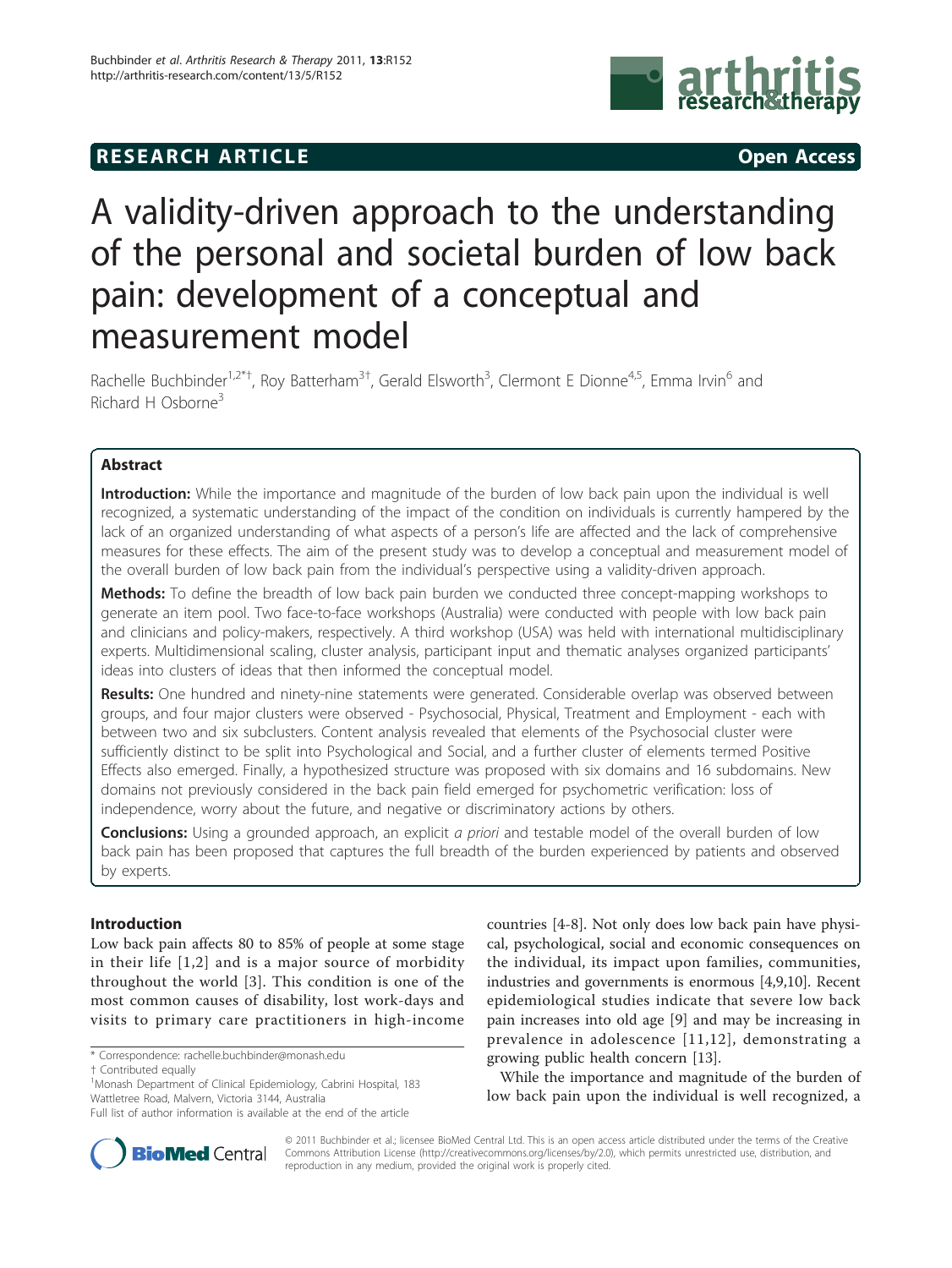systematic understanding of the impact of the condition on individuals is currently hampered by the lack of an organized understanding of what aspects of a person's life are affected, and also by the lack of comprehensive measures of these effects. The burden of a disease is commonly defined in terms of mortality, morbidity (incidence and prevalence), cost and, more recently, disability and quality of life. While these are recognized as components of disease burden, none alone are sufficient for quantifying the overall burden of low back pain from the perspective of the individuals affected.

To date the measurement of the burden of low back pain has been based on indicators such as those mentioned above rather than on empirical reflections of the way in which back pain affects the lives of individuals with the condition and those associated with them. In part this relates to a general problem in measurement development, where measures are often based on theory or historically convenient indicators and tools. Measures developed using this process rarely provide a complete view of an issue and they are usually incomplete in unknown ways. The psychometric literature refers to the failure to cover all aspects of an issue as 'construct under-representation' [[14\]](#page-12-0), and highlight this as a serious threat to the validity of any measurement tool [[14,15\]](#page-12-0).

The greater danger is that measures based upon incomplete coverage of a problem may then become widely used, which in turn affects the care provided and the outcomes that are valued (and funded). In relation to back pain, there is a mismatch between traditional approaches to measurement of impact, which have little focus on social issues, and evidence showing that social issues and complex interactions between social, psychological, physical and functional issues are the norm [[16,17\]](#page-12-0).

The present paper has two equal and interacting aims. First, the article aims to develop a conceptual framework that can be generalized cross-culturally, to estimate the various impacts and overall burden of low back pain from the perspective of individuals with this condition and to explore the pathways by which the individual burden of low back pain becomes a burden for society. This conceptual model will then guide the development of the new measure.

The second aim of the paper is to demonstrate, using the example of low back pain, a process for concept definition and instrument development that is consciously and deliberately directed by modern approaches to validity, from the initial stages of conceptualization through all stages of application of the resultant tool.

In trying to capture these interacting aims, we have adopted the term validity-driven to describe a process that includes: grounded approaches to a concept definition that includes consultation with a broad range of stakeholders and deliberately eschews prevailing theories until later in the development process; stakeholder participation in the organization of ideas into groups that form the basis for hypothesizing scales to be included in the measurement tool; the development of a priori hypotheses about the way in which items co-vary and can be used to form measurement scales; recognition that construct validation is an ongoing process, and that an instrument is never validated but that each interpretation of the scores needs to be validated; and the specification of a program of research to support the valid application of the tool in relation to an increasing range of interpretations (uses).

In keeping with this process, the end point of the present paper is the detailing of the hypothesized measurement model of the overall burden of back pain from the perspective of individuals with this condition and the description of a proposed program of validation research. The approaches described in this paper have evolved in the instrument development and application work of members of the research team over more than a decade [\[18-24](#page-12-0)]. However, this is the first time that the whole process was formalized in advance, as a comprehensive approach to instrument development.

#### Materials and methods

#### Study design and participants

A grounded approach to conceptualization and the identification of draft items maximizes the likelihood that the resultant tool will fully cover the construct; in this case, the burden of low back pain. Our process for grounded conceptualization included three concept mapping groups that utilized processes modified from the methods developed by Trochim [\[25](#page-12-0)]. Concept mapping is a formal group process tool for identifying and organizing ideas on a topic of interest. The steps include development of a seeding statement, generation of statements (brainstorming), sorting of the statements, generation of a concept map and revision of the concept map.

The Cabrini Human Research Ethics Committee approved the study (No. 13-02-03-09) and all patients who participated in the study provided written informed consent.

## Naming groups of items that are (or are hypothesized to be) related

There are many options for naming groups of items, including clusters, domains, factors, scales and dimensions. We chose not to use the term 'dimensions' because it has a specific meaning when using multidimensional scaling (MDS), which relates to the number of spatial dimensions in which the MDS software seeks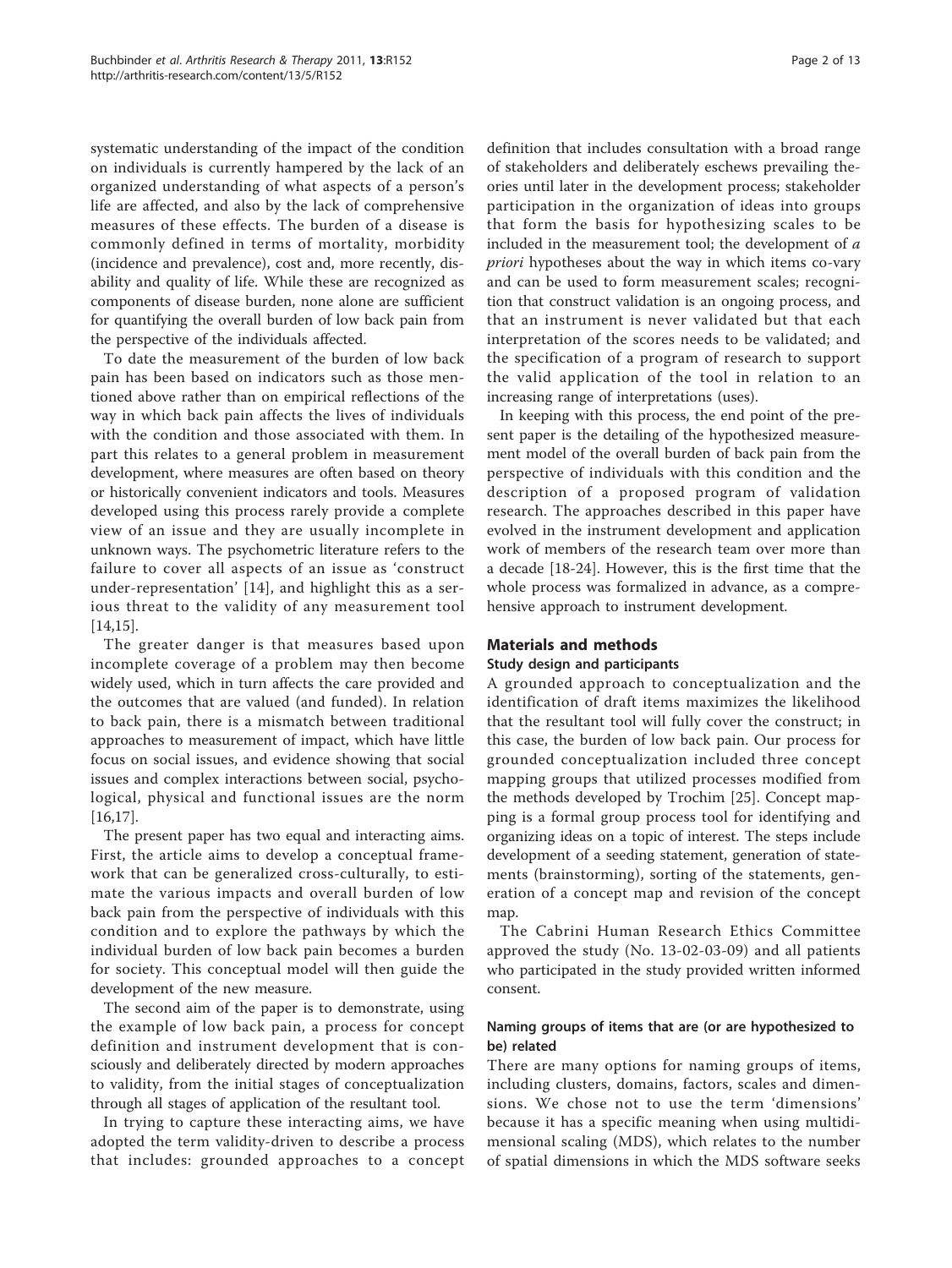to fit the distances between items. We also chose not to use the term 'factors' because it relates to a specific type of statistical technique - factor analysis.

We use the term 'clusters' when we refer to the outcomes of concept mapping and the term 'domains' when we refer to a refined, hypothesized structure for a proposed instrument. These domains are referred to technically as latent variables during psychometric analysis using structural equation modeling. We use the term 'scales' after the psychometric properties of the instrument have been established.

We consider that the matching between clusters, domains (latent variables) and scales is one of the critical elements in demonstrating construct validity of the final tool. We also use the term 'statements' to refer to the ideas generated by participants in the concept mapping groups, and use the term 'items' when we have begun to redraft these statements into a form that is suitable for a questionnaire.

## Concept mapping workshops with patients and professionals

We conducted two face-to-face concept mapping workshops in Melbourne, Australia. We sought patients from typical clinical and community settings, with the intention of capturing a broad range of experiences. One workshop included patients with low back pain of varying duration and severity recruited from a communitybased rheumatology private practice as well as individuals who had identified themselves as having back pain from a research database of people with chronic conditions who have participated in chronic disease self-management education programs across Australia, held at the Centre for Rheumatic Diseases, University of Melbourne  $(n = 8)$ .

The other workshop included a diverse range of clinicians and health policy-makers from government, Work-Safe (a government-operated workers' compensation insurance scheme in Victoria, Australia) and private health insurers, identified through professional networks and snowball recruitment ( $n = 10$ ). We separated the patient and professional groups in order to facilitate frank discussion, and broad and rapid brainstorming.

To maximize the richness and depth of the data obtained, we used a nominal group process that is a method for obtaining the most comprehensive possible range of ideas from individuals on a topic of interest [[26](#page-12-0)]. Usual practice in qualitative data collection is to sample to saturation, which is the point at which no new ideas are emerging. The concept mapping process goes to great lengths to be as exhaustive as possible within each group, and therefore saturation is often reached after a small number of groups.

A carefully crafted seeding statement was presented to individuals in each group, who were then asked to work alone for 5 minutes to generate ideas in response to the statement. The seeding statement for patients was: 'Thinking as broadly as you can, generate statements about how low back pain affects your life (considering both yourself and those around you)'. For the health professional group, the seeding statement was slightly different: 'Thinking as broadly as you can, generate statements about how low back pain affects the life of people with the condition and the community'. Participants were asked to write down their responses according to the following rules: one idea per statement, use bullet points, make the statements brief, and work alone. The nominal group technique uses a facilitator who then asks that the ideas be presented to the group in an egalitarian manner, whereby each participant in turn presents one item on their list, starting with the first, until all items have been presented. Participants were discouraged from passing judgments about the statements but were encouraged to seek clarification of the nature or content of the statement if necessary. The critical advantage of this approach is that the perspective of individuals is collected in a manner that is not influenced or biased by the researcher nor influenced by other, and at times dominant, group members.

Once all statements had been presented, participants were asked to sort the statements into conceptually similar groups according to any system that made sense to them. For this step, they were asked to work alone. MDS and cluster analysis were then used to process participants' input and generate two-dimensional maps of key concepts related to low back pain impact and the interrelationships among these clusters.

Participants were asked to independently consider and label each group of statements and to check that each of the statements fit within that group. If a statement or statements were not considered to fit within the group, participants were asked to nominate the appropriate grouping. They were also asked to consider whether any of the groups should be joined. After this had been completed on an individual basis, we again used a nominal group approach to organize the final groupings, their labels and the included statements. We also checked for any missing domains/concepts.

#### Concept mapping with international experts

A similar concept mapping exercise was conducted via email and through a face-to-face workshop at the 10th International Forum for Primary Care Research on Low Back Pain held in Boston in 2009. The expertise of the expert international group was broad and included primary care, rheumatology, occupational health,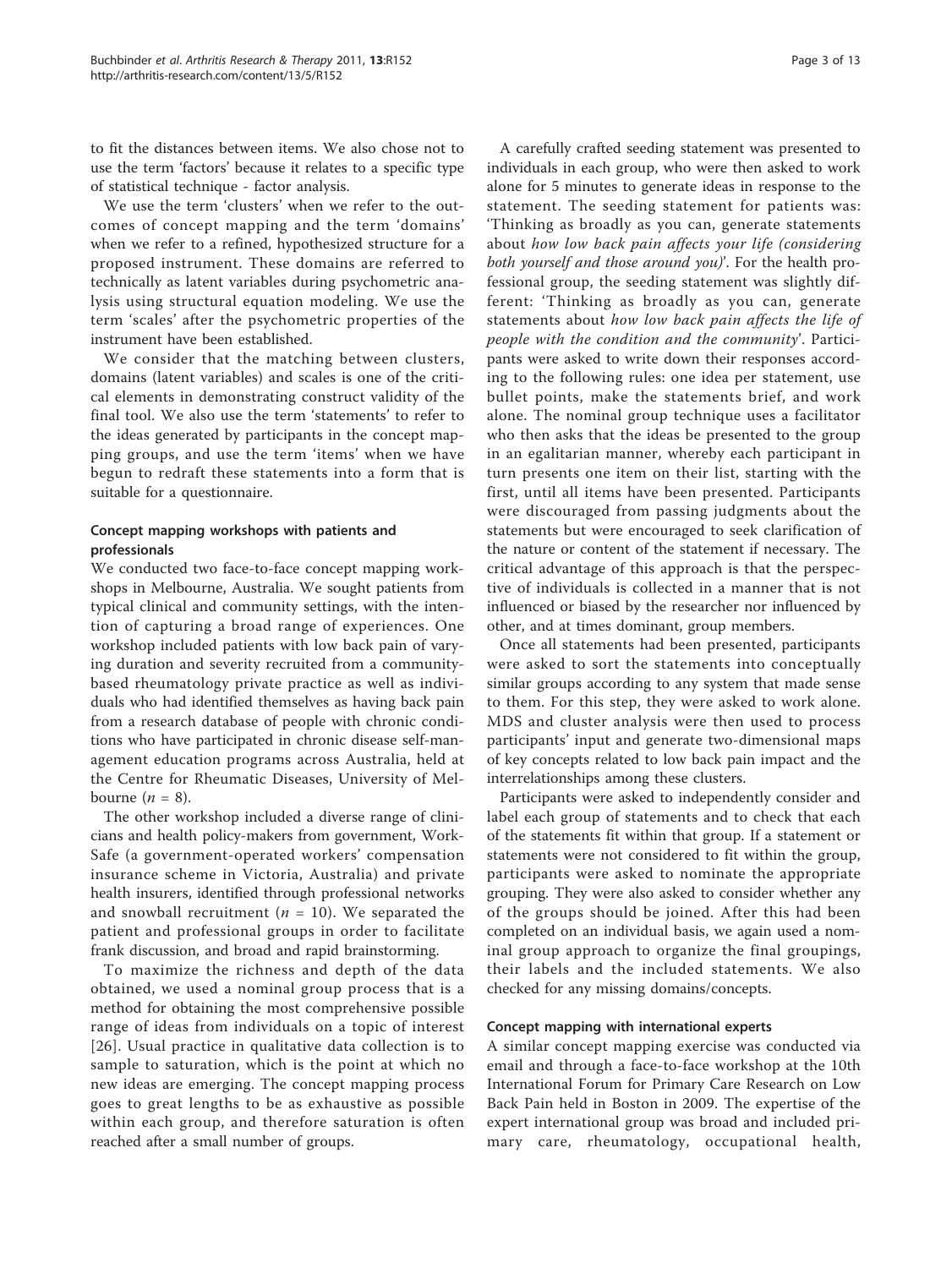physiotherapy, chiropractics, epidemiology, public health and health policy.

Prior to the Forum, an email was sent to all participants who had been allocated to the workshop ( $n = 31$ ) asking them to generate statements in response to a similar seeding statement: 'Thinking as broadly as you can, generate statements about ... how low back pain affects the life of people with the condition and those around them'. Forty-five percent (14/31) of participants responded to this task.

The statements from the patient group, from the clinician/health policy group and from the Forum workshop participants were then combined and redundancies were removed. This final set of statements were then sent to Forum participants in a second email requesting that they sort the statements into conceptually similar groups according to any system that made sense to them. They were also asked to rank each of the statements in order of importance. Fifty-eight percent (18/31) completed this task.

The same process of multidimensional scaling and cluster analysis was used to process participants' input and generate two-dimensional maps of key clusters of low back pain impact and the interrelationships among these clusters.

At the Forum we presented the results of the patient and clinician/health policy-maker workshops and the final concept map that was generated by the Low Back Pain Forum workshop participants. Participants were asked to independently consider and label each group of statements and to check that each of the statements fit within that group. If a statement or statements were not considered to fit within the group, participants were asked to nominate the appropriate grouping. They were also asked to consider whether any of the groups should be joined. After this had been completed on an individual basis, the group worked together to organize the final groupings, their labels and the included statements. We also checked for any missing domains or concepts.

#### Integration of the three concept maps

At this point we had three concept maps: two from the initial groups and one from the international expert group. The process of integrating the three maps included a number of steps. In addition to the twodimensional MDS that underlies the concept maps, we undertook three-dimensional and four-dimensional MDS using the Clustan software [\[27](#page-12-0)] and repeated the cluster analysis on the outputs of these analyses. Sometimes a three-dimensional or four-dimensional MDS can more accurately capture the similarities between statements and leads to cleaner (more self-evidently homogeneous) clusters. The output of the MDS and cluster analysis is viewed as a tree diagram; a diagram that

allows all cluster solutions from a single cluster to a number that equals the number of items to be examined. This diagram allows us to examine the division of items each time a cluster is split into two smaller clusters to determine whether this split has substantive meaning. Through this process we looked to determine the smallest number of clusters (most general concepts) that made sense, the largest number of clusters (most refined concepts) that made sense, and the items that are considered most typical of each refined concept.

At the level of the most general concepts, the results from different concept mapping groups tend to be similar. This means that the results can be combined at this level and the results from the different concept mapping groups provide different details under these high-level concepts. These results for each group analysis are displayed as mind maps (Mindjet Mind Manager software, 2010, MindJet Ltdr, Sydney, New South Wales, Australia). The mind maps are then combined so that the common general concepts form the first level of detail and the branches represent each substantively meaningful split identified through examination of the tree diagrams.

Throughout this process the researchers attempted to use the cluster names assigned by the original group participants. The mind map aims to provide a clear hierarchical overview of the burden of low back pain as seen by the participants. This hierarchical representation does not, however, show the richness of the relationships between the clusters as well as the original maps. For this reason, the integrated mind map needs to always be considered in conjunction with the original maps.

#### Refinement of the structural model

The next step in refining the structural model was to check the proposed domains against the original item pool. The researchers classified every statement produced by the three concept mapping groups according to the proposed domains. In performing this classification we were looking for: items that cannot be classified - these may indicate the need for additional domains; items that seem to relate to more than one domain these may be ambiguous items or may indicate a relationship between the hypothesized domains; domains that still seemed to contain multiple concepts and may need to be split; and match between domain names and the item content - a poor match may require renaming the hypothesized domain.

### Results

In response to the seeding statements, the three groups produced 305 statements: 47 from the patients, 61 from the stakeholders and 197 from the international expert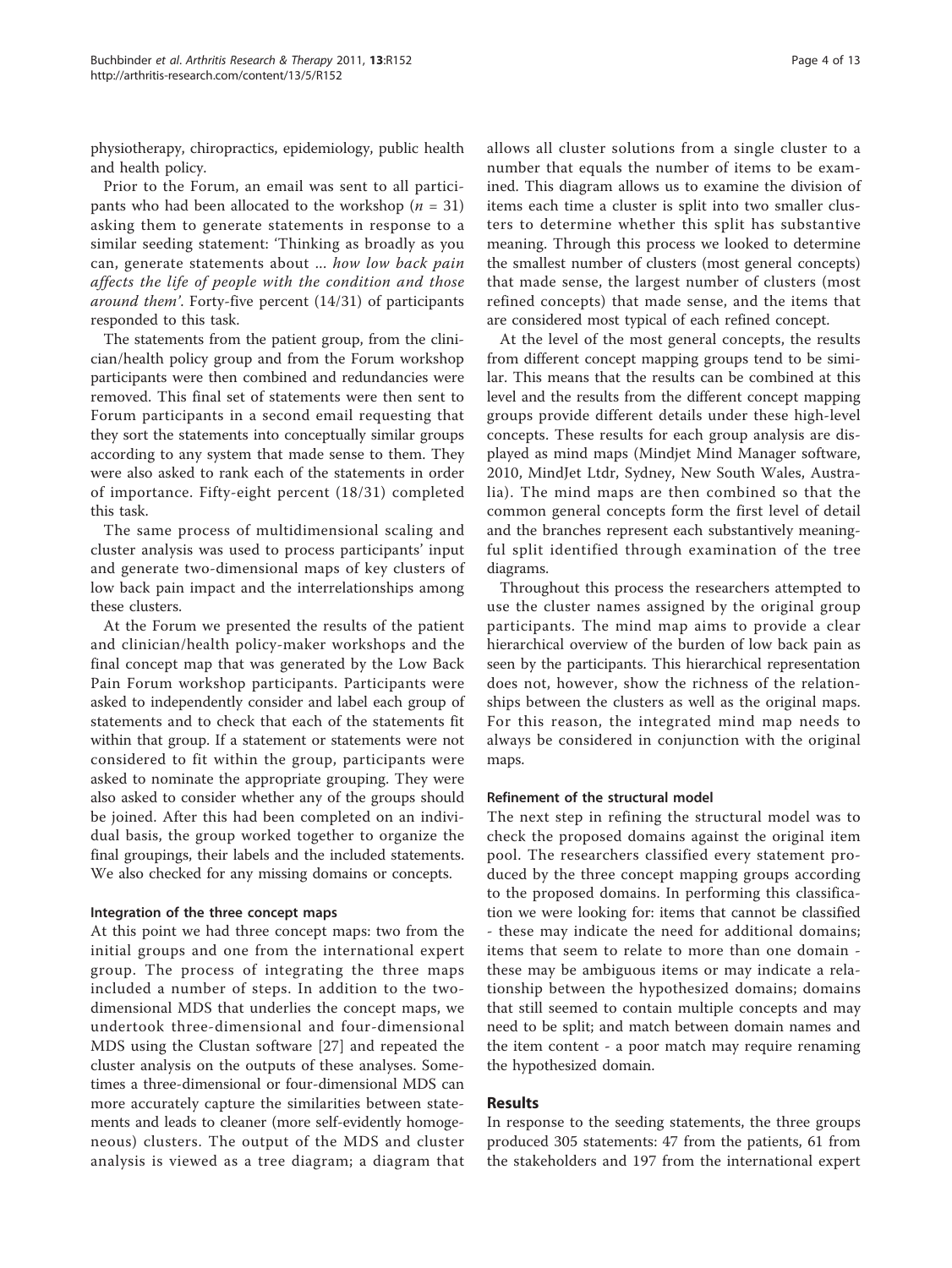| Number of participants                                                  | Number of statements |
|-------------------------------------------------------------------------|----------------------|
|                                                                         | 47                   |
|                                                                         | 61                   |
| 14 generated statements                                                 | 197                  |
| 18 completed sorting and rating of final set of statements <sup>a</sup> | 91 <sup>a</sup>      |
|                                                                         |                      |

Table 1 Number of participants contributing to concept mapping and the number of statements produced

<sup>a</sup>The final set of 91 statements was derived by combining statements from all three groups omitting redundancies.

panel (Table 1). Removing duplicates, the final set comprised 91 statements.

Figure 1 shows the concept map produced by the international expert panel. Each of the bounded shapes represents a cluster of statements. The large number is the cluster number designated by the software (that is, cluster 1, cluster 2, and so forth). The small numbers within each cluster represent the statements produced by the group in the nominal group phase (that is, each statement is given a number as it is entered into the program). In interpreting a concept map, it is usually best to work systematically around the edge of the map and then look at the central clusters. The items circled by dashed lines were considered to relate strongly to other items; this is inevitable when there are many ways of thinking about a concept.

Some of the most notable features of the map shown in Figure 1 are: the large number of statements related to the interaction between the reactions of others and the person's psychological state (seen in the top righthand corner); the variety of statements related to the effort of living (down the right-hand side), which range from having to think about and plan daily activities and the physical weariness of many activities to having

to make enduring changes in lifestyle; the burden related to peoples' interactions with societal institutions, including workplaces and treatment services (left-hand side); and the concepts that have both individual and health service aspects, such as effects of treatment and health states (central clusters). The maps produced by the other groups had a similar range of concepts and a similar emphasis on issues associated with the reactions of others and the effort of daily living.

The next step involved the examination of the tree diagrams related to each of the concept maps to identify the minimum number of clusters that made sense, the maximum number that made sense, and representative statements - each of which was represented as a mind map. The result of this process is presented in Table [2](#page-6-0), which in turn was used to hypothesize a set of major domains and subdomains and the structural model presented in Figure [2](#page-7-0).

As shown in Table [2](#page-6-0) we identified four clusters (Psychosocial, Physical, Treatment and Employment), and each cluster included a variable number of subclusters. For example, within the Psychosocial cluster there were six subclusters including loss, negative affect, worry and

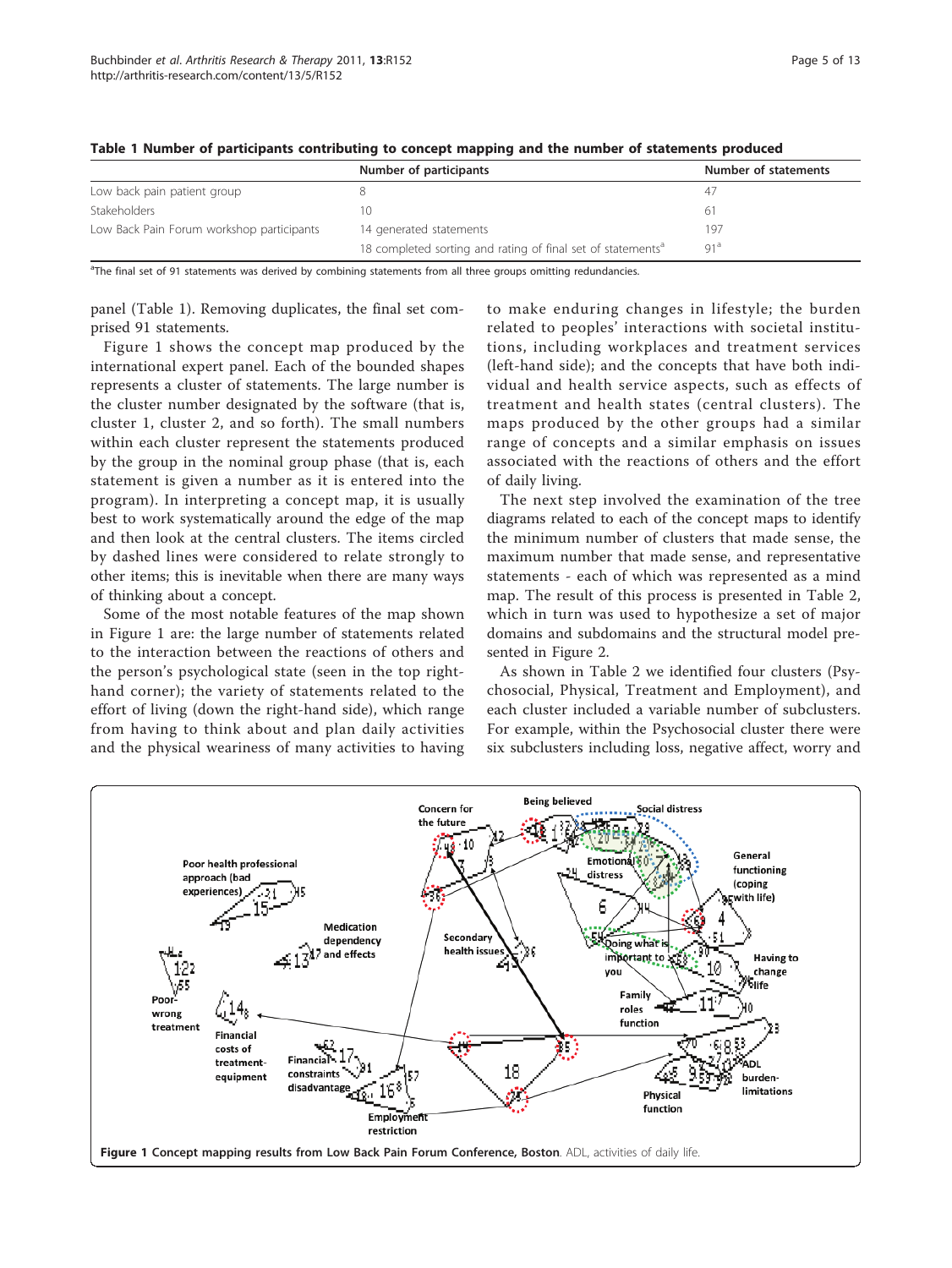### <span id="page-6-0"></span>Table 2 Clusters, subclusters and representative statements

| <b>Clusters and subclusters</b>                    | Representative statements                                    |
|----------------------------------------------------|--------------------------------------------------------------|
| Psychosocial                                       |                                                              |
| Loss                                               |                                                              |
| Loss of expectations                               | Limitations on fulfillment of goals in life                  |
| Loss of enjoyment                                  | Loss of enjoyment in life                                    |
| Loss of self-confidence                            | Low self-esteem, especially from loss of roles               |
|                                                    | Feel helpless when people stop you doing things              |
| Negative affect                                    | Irritation, anger and frustration                            |
| Worry and negative beliefs about the future        | Worry about the future                                       |
|                                                    | Fear that severe back pain will occur again                  |
| Global malaise                                     |                                                              |
| Secondary health effects                           | Difficult to address other health issues                     |
|                                                    | May lead to weight gain                                      |
| Effort of life/daily grind                         | Tiredness                                                    |
|                                                    | Makes you feel old                                           |
|                                                    | Loss of motivation in life                                   |
| Executive challenge                                | Always having to think about what you can and cannot do      |
| Domestic psychosocial challenges                   |                                                              |
| Loss of family and intimate involvement            | Left out of family activities                                |
|                                                    | Difficulty caring for others                                 |
| Loss of independence                               | Need to ask for help to do things                            |
| Negative reactions <sup>a</sup>                    |                                                              |
| Challenged integrity/feeling believed              | May be seen as a malingerer                                  |
|                                                    | Wrongly considered lazy by others                            |
| Self-worth degraded by how you feel others see you | Always trying to hide pain from family so they do not worry  |
|                                                    | Feel like a burden on workmates                              |
| Negative/discriminatory actions by others          | Bullied by others                                            |
|                                                    | May lose friends                                             |
| Physical                                           |                                                              |
| Functioning outside the home                       | Makes it hard to travel                                      |
|                                                    | Leisure activities are limited                               |
| Specific physical limitations                      | Daily living is hard including basic self-care               |
|                                                    | Difficulty lifting things                                    |
|                                                    | Hard to sit                                                  |
| General physical impact                            | More and more physically unfit                               |
|                                                    | Fall easily                                                  |
| Treatment                                          |                                                              |
| Treatment services                                 |                                                              |
| Frustration of treatment (quality)                 | Waste time and money on dubious treatments and practitioners |
|                                                    | Unnecessary surgery and the problems this causes             |
| Frustration with healthcare providers              | Doctors not understanding there is anything wrong with you   |
|                                                    | Back pain can make you distrust the medical profession       |
| Condition burden                                   |                                                              |
| Impact on others <sup>b</sup>                      | Need help from carers                                        |
| Medication                                         | Dependent on more and more medication                        |
|                                                    | Side-effects                                                 |
| Financial costs/expenses                           | Costs of treatment and equipment (necessary and unnecessary) |
| Employment                                         |                                                              |
| Challenges when out of work                        | Difficult to get back to paid employment                     |
|                                                    | Reduced employment options, now and for the future           |
| Challenges when working <sup>c</sup>               | Many limitations on what tasks can be done                   |
| Effects of employment challenges                   | Difficult to get health insurance                            |
|                                                    | Reduced income resulting in poverty                          |

<sup>a</sup>See also Employment. <sup>b</sup>See also Challenges when working, Psychosocial. <sup>c</sup>See also Impact on others.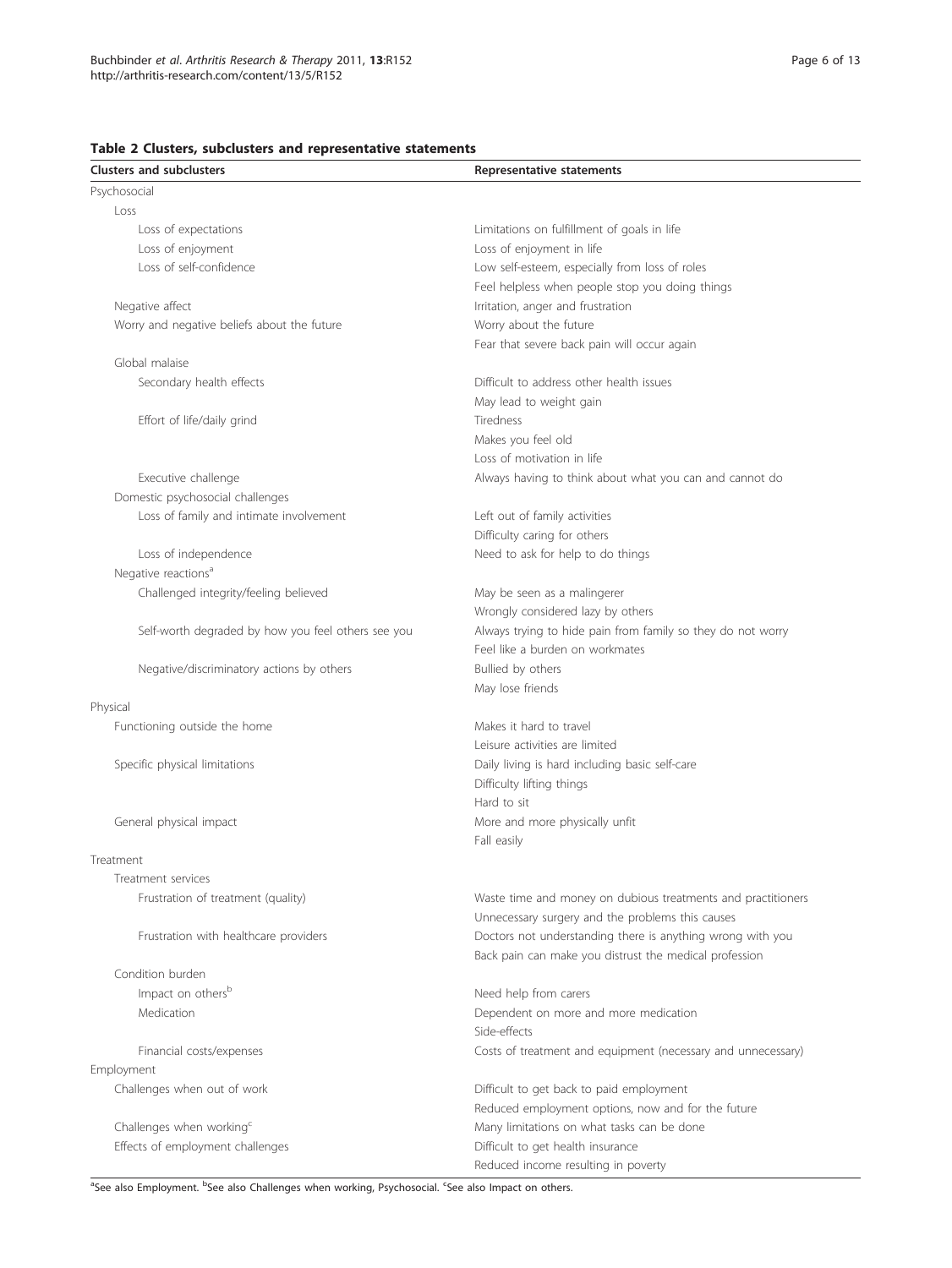<span id="page-7-0"></span>

negative beliefs about the future, global malaise, domestic psychosocial challenges, and negative reactions.

Figure [3](#page-8-0) refines the hierarchical model developed from the mind map (Figure 2), to further hypothesize latent variables that are represented by a number of candidate items (derived from the concept mapping groups). The circles in Figure [3](#page-8-0) each represent a hypothesized latent variable. In this model we hypothesize that there are six major domains, some of which have subdomains (up to five) and some of which do not. Given item content, we also hypothesize two further independent domains: Choice or control, which will be related to elements within the physical and psychological domains; and Discrimination, which will be related to elements within the social and treatment domains.

# **Discussion**

#### Validity-driven instrument development

Our approach to construct definition and instrument development is based on the tenet that construct validity needs to be the primary concern of all instrument development activities and of all proposed applications of instruments. This is consistent with the descriptions provided by Pedhazur and colleagues [\[28\]](#page-12-0), and the Standards for Educational and Psychological Testing developed jointly by the American Educational Research Association, the American Psychological Association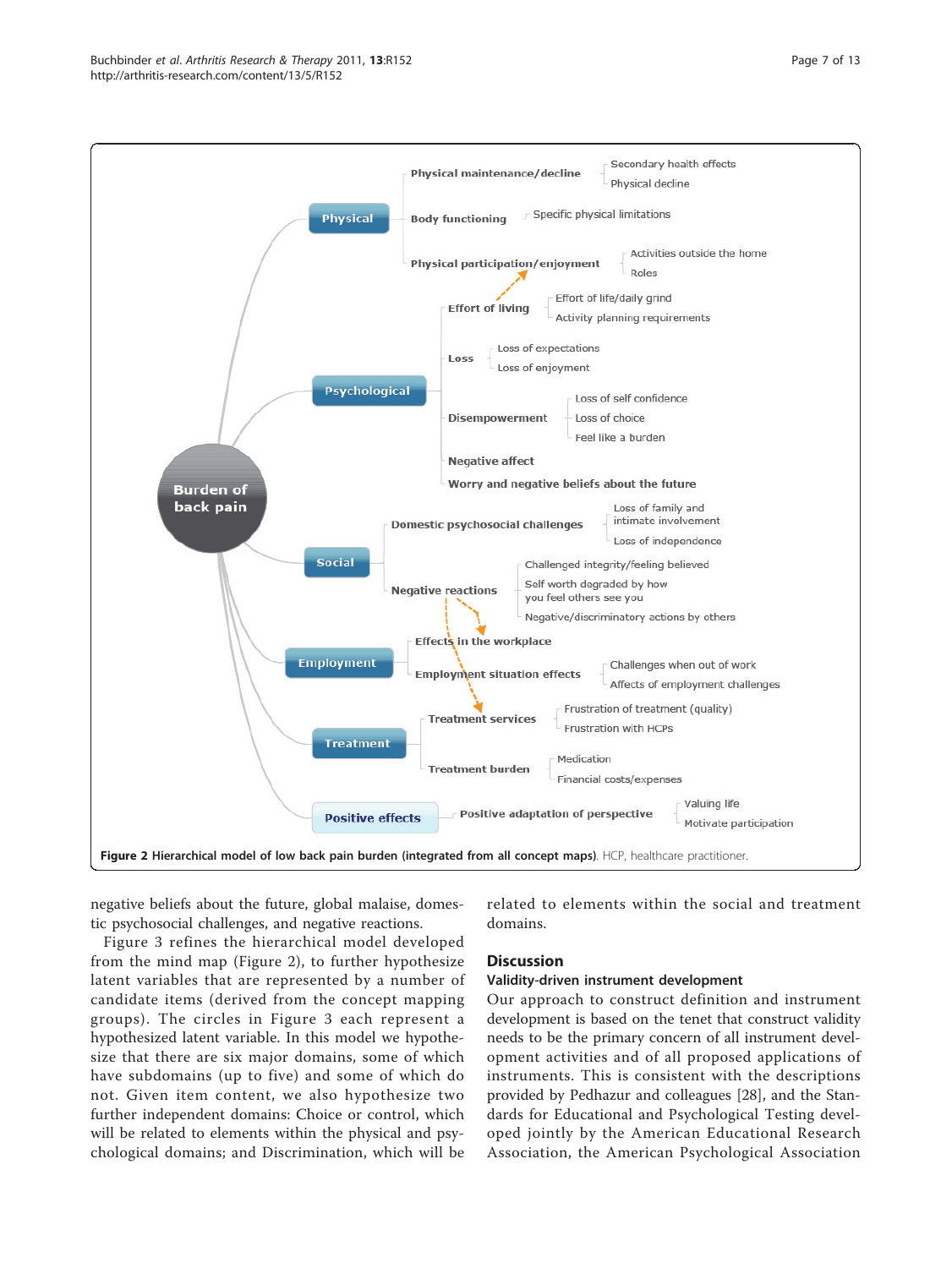and the (American) National Council on Measurement in Education [[29,30](#page-12-0)]. The Standards describe validation as an ongoing process that commences with the conceptualization and continues each time someone proposes

an additional interpretation or application of the tool [[29\]](#page-12-0).

While it is common practice in health research to refer to a tool as either validated or unvalidated, it is

<span id="page-8-0"></span>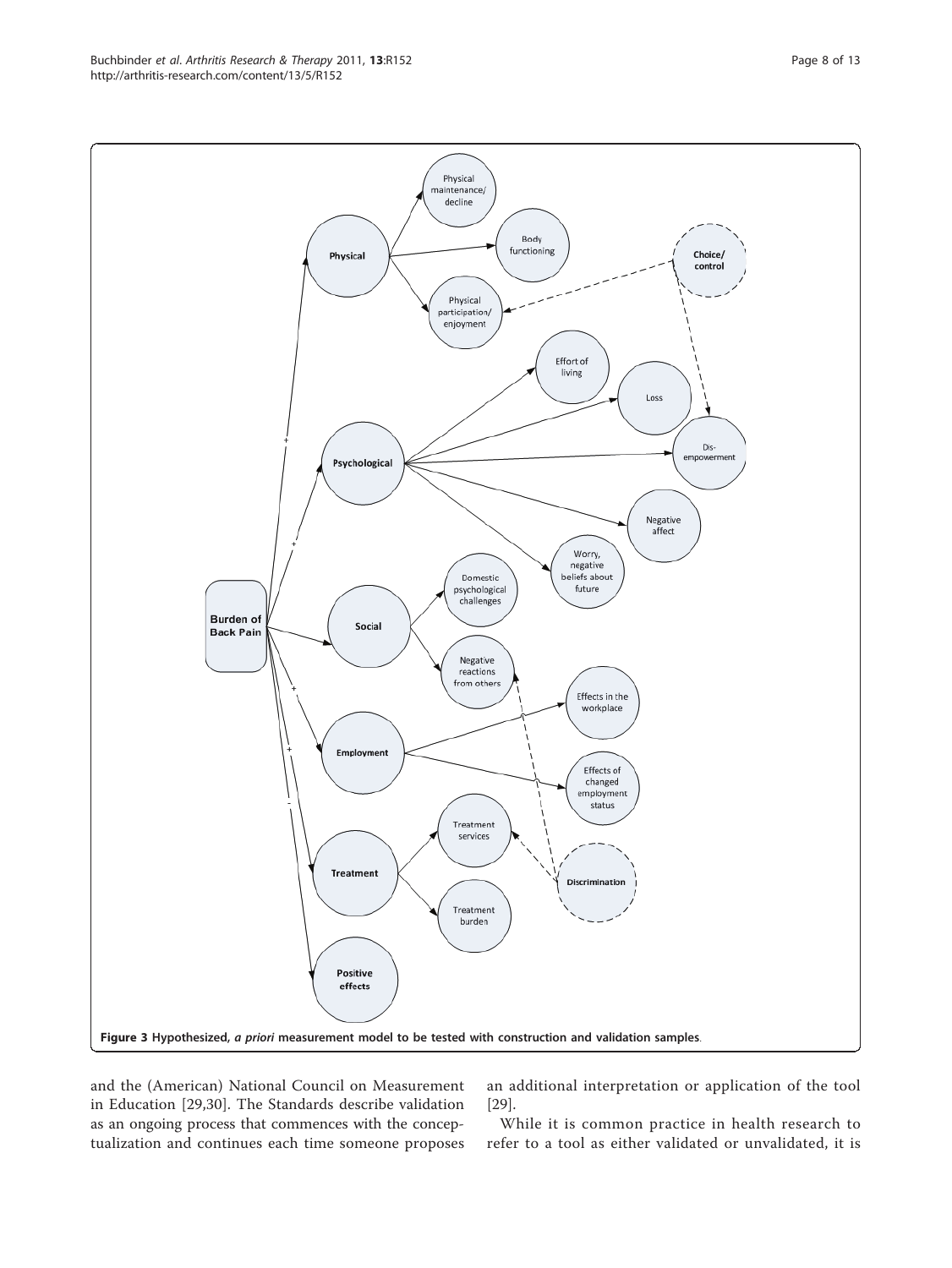not tools but only their interpretations and applications that are validated. To maximize the likelihood of producing valid data in relation to a range of possible interpretations and applications of a tool, there are development processes that seek to protect the instrument against two categories of error; measuring less than the proposed construct (construct underrepresentation) or measuring more (construct irrelevant variance) [[29](#page-12-0)]. Protection against the first type of error requires rigor in the processes of conceptualization and definition and the identification of a range of indicators. Protection against the second type of error requires rigor in psychometric analysis. We believe that three disciplines help achieve this necessary rigor: the use of grounded approaches for construct definition; the development of a priori structural hypotheses (that define relevant versus irrelevant variance); and the development of *a priori*, relational hypotheses as a basis for future construct validation.

The Standards contain 24 standards related to validity of a measure, but the first four of these specifically relate to the linkage between validity and possible interpretations (Table 3). It is clear that the authors of the Standards place a significant onus of responsibility on the developers of instruments to clarify the interpretations that are supported by available evidence at any point in time.

An important initial step in scale development, and the final step in development of the hypothesized model, involves writing (hypothesized) descriptors about characteristics of people with a high score and people with a low score on scales related to each hypothesized domain. This exercise helps to clarify whether the domain can be represented as a scale or whether it is simply a checklist of possible characteristics, the desired range of item difficulty, and possible relationships between scale scores and other variables (other scales, demographic and clinical variables, outcomes of interventions). This final point is an important and often neglected step in preparing for construct validation by developing a broad range of a priori hypotheses about the behavior of the scales in relation to other variables (the so-called nomothetic web) [\[28](#page-12-0)[,31](#page-13-0)].

In considering the ongoing process of validation once the instrument has been developed, it is necessary to specify the interpretations and applications that we are seeking to validly and reliably achieve. These interpretations and applications are presented in Table [4](#page-10-0), together with some of the evidence - or the processes to obtain the evidence - that is required to support validity of each type of interpretation/application. Table [4](#page-10-0) shows that the expansion of valid interpretations and applications occurs in a number of stages that build upon each other. The first two stages are integral to the process of psychometric development through the application of draft tools to a construction and validation sample (see below). Evidence in relation to the second two proposed applications accrues through use of the tool, while the step from interpretation of data at the group level to interpretation at the individual level usually requires additional technical analysis as well as a body of evidence about the meaning and behavior of each scale acquired through widespread use with groups. There are also steps that can be taken during the psychometric development phase to increase the likelihood that the tool will be usable with individuals. These steps relate to ensuring that the scales have certain properties in relation to the range of difficulty that the items cover and the extent to which they can give scores spread evenly across this range. While the meaning of difficulty is clear in academic tests in this situation, a difficult item would be one where few people give the most positive possible response. There are also different reliability requirements related to each level of use, with individual applications having the most stringent requirements.

## Implications for the measurement of the burden of low back pain

One of the primary reasons for conducting this research was the observation that existing instruments inadequately capture the range of impacts of low back pain that are commonly reported by people with low back pain and the clinicians that work with them. This project has produced a conceptual framework that includes many concepts not included in the tools most commonly used to assess needs and/or outcomes for people with low back pain.

#### Table 3 Standards relating validity to interpretations

| Standard | A rationale should be presented for each recommended interpretation and use of test scores, together with a comprehensive summary         |
|----------|-------------------------------------------------------------------------------------------------------------------------------------------|
| 1.1      | of the evidence and theory bearing on the intended use or interpretation                                                                  |
| Standard | The test developer should set forth clearly how test scores are intended to be interpreted and used. The populations(s) for which a test  |
| 1.2      | is appropriate should be clearly delimited and the construct that the test is intended to assess should be clearly described              |
| Standard | If validity for some common or likely interpretation has not been investigated, or if the interpretation is not consistent with the       |
| 1.3      | available evidence, that fact should be made clear and potential users should be cautioned against making unsupported interpretations     |
| Standard | If a test is to be used in a way that has not been validated, it is incumbent on the user to justify the new use, collecting new evidence |
| 1.4      | if necessary                                                                                                                              |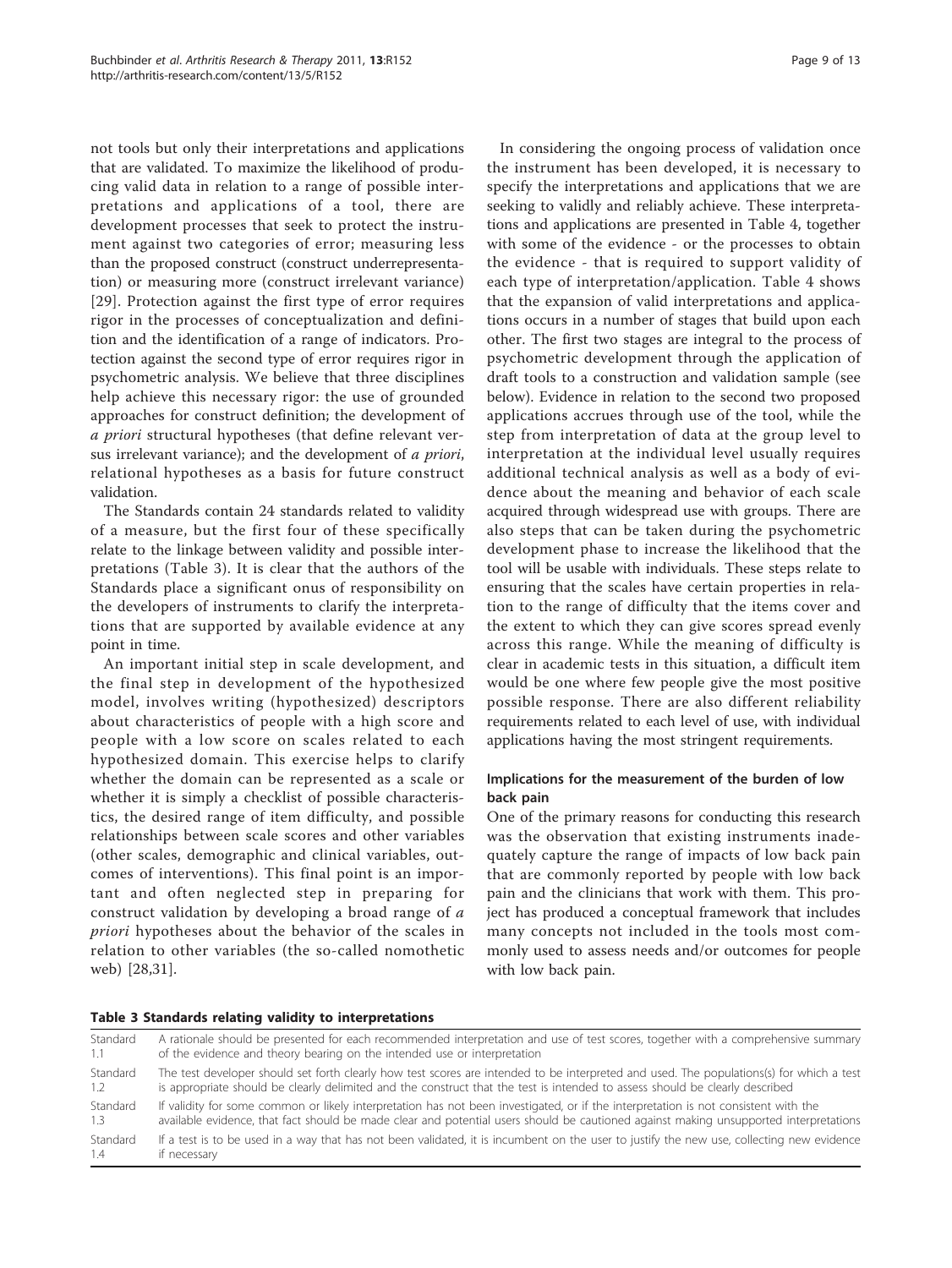#### <span id="page-10-0"></span>Table 4 Proposed interpretations/applications and evidence required to support the measure's validity for low back pain burden

| Proposed interpretation/application                                                                                                                              | Evidence of validity or activities to obtain this evidence                                                                                                                                                                                   |
|------------------------------------------------------------------------------------------------------------------------------------------------------------------|----------------------------------------------------------------------------------------------------------------------------------------------------------------------------------------------------------------------------------------------|
| Interpretations/applications applied to groups - supported through initial development processes                                                                 |                                                                                                                                                                                                                                              |
| Describe the burden of low back pain on a set of scales that reflects the full<br>range of the experience of people with low back pain                           | Thorough, grounded identification of the range of issues that<br>contribute to low back pain burden                                                                                                                                          |
|                                                                                                                                                                  | Iterative process of organizing these into domains and potential<br>scales                                                                                                                                                                   |
|                                                                                                                                                                  | Comparison with interview data at a number of stages of<br>development                                                                                                                                                                       |
| Quantify variations in the effects of low back pain across a broad range of<br>sufferers on a range of scales                                                    | Cluster analysis to identify score profiles and qualitative confirmation<br>of these                                                                                                                                                         |
|                                                                                                                                                                  | Tests of structural invariance across groups                                                                                                                                                                                                 |
| Interpretations/applications applied to groups - supported through subsequent applications of the tool <sup>a</sup>                                              |                                                                                                                                                                                                                                              |
| Describe the relative importance of different domains of low back pain<br>burden in comparing one population with another (for example, needs<br>identification) | Accumulated evidence about what is a high average score and<br>what is a low average score for each scale <sup>b</sup>                                                                                                                       |
|                                                                                                                                                                  | Establishment of whole of population norms and subgroup norms                                                                                                                                                                                |
|                                                                                                                                                                  | Tests of structural invariance                                                                                                                                                                                                               |
| Validly assess changes in low back pain burden in a group over time or as a<br>result of interventions                                                           | Application for a range of evaluation purposes including comparison<br>with other subjective and objective indicators of change                                                                                                              |
|                                                                                                                                                                  | Development of estimates of meaningful change                                                                                                                                                                                                |
| Interpretations/applications applied to individuals                                                                                                              |                                                                                                                                                                                                                                              |
| Assess the relative needs of an individual with low back pain across a range<br>of domains                                                                       | Attention to item scaling properties during psychometric<br>development                                                                                                                                                                      |
|                                                                                                                                                                  | Comparison with other subjective and objective indicators of status                                                                                                                                                                          |
| Measure changes in individuals over time or in response to interventions                                                                                         | Comparison with other subjective and objective indicators of<br>change                                                                                                                                                                       |
|                                                                                                                                                                  | Development of estimates of meaningful change                                                                                                                                                                                                |
| $\sim$ $\sim$<br>the contract of the contract of the contract of the contract of the contract of the contract of the contract of                                 | $\mathbf{a}$ and $\mathbf{a}$ and $\mathbf{a}$ and $\mathbf{a}$ and $\mathbf{a}$ and $\mathbf{a}$ and $\mathbf{a}$<br>$\sim$ $\sim$ $\sim$<br>As the second contract of the second contract of the second contract of the second contract of |

<sup>a</sup>Two further possible applications are the development of an overall score to compare the total burden of one population group with another, and also the attachment of utilities to scores to enable comparisons with other conditions. At this stage we do not propose to pursue either of these applications. <sup>b</sup>it is important to note that we do not assume the scales all scale equally or that an average score of 3.5 on one scale will necessarily indicate a greater problem than a score of 4 on another scale. These relative weightings are necessarily dependent on the values of individuals or on some estimate of the average values of groups and populations.

At one end of the spectrum, because low back pain has until recently been thought mainly a work-related problem, outcome measures have often been limited to occupational aspects of burden: most of all, measures of absence from work, and the consequent financial costs. Such measures only capture part of the burden of low back pain.

At the other end of the spectrum, Deyo and colleagues proposed a core set of six indicators for routine clinical use that included pain symptoms, function, well-being, disability, social role and satisfaction with care [[32\]](#page-13-0). Another core set of measures proposed for evaluating the effectiveness of treatment in clinical trials and routine care was proposed by Bombardier [[33](#page-13-0)]. Recognizing the importance of the patient's perspective, she proposed the following five domains: back-specific function, generic health status, pain, work disability, and patient satisfaction [\[33](#page-13-0)]. Similar to these proposals, the Initiative on Methods, Measurement, and Pain Assessment in Clinical Trials group recommended a core set of six outcome domains be considered in chronic pain clinical trials: pain, physical functioning, emotional functioning, participant ratings of global improvement and

satisfaction with treatment, symptoms and adverse events, and participant disposition [[34](#page-13-0)].

More recently, Kopec and colleagues proposed a webbased computerized adaptive test (CAT-5D-QOL) to measure five domains of health-related quality of life (Daily Activities, Walking, Handling Objects, Pain or Discomfort, and Feelings) for patients with back pain based upon item banks developed for these domains relevant to arthritis [[35\]](#page-13-0). Many measures have been developed to specifically quantify the limitations that low back pain places upon functional status. For example, in a 2004 systematic review Grotle and colleagues identified a total of 36 back-specific questionnaires [\[36](#page-13-0)]. The authors classified the content of the questionnaires based upon the World Health Organization's International Classification of Functioning, Disability and Health (ICF); they found that while most of the questionnaires had a focus on activity limitations, there was a wide variation in their underlying constructs and content. Many questionnaires also included constructs of pain and symptoms, sleep disturbances, psychological dysfunction, physical impairment and social functions.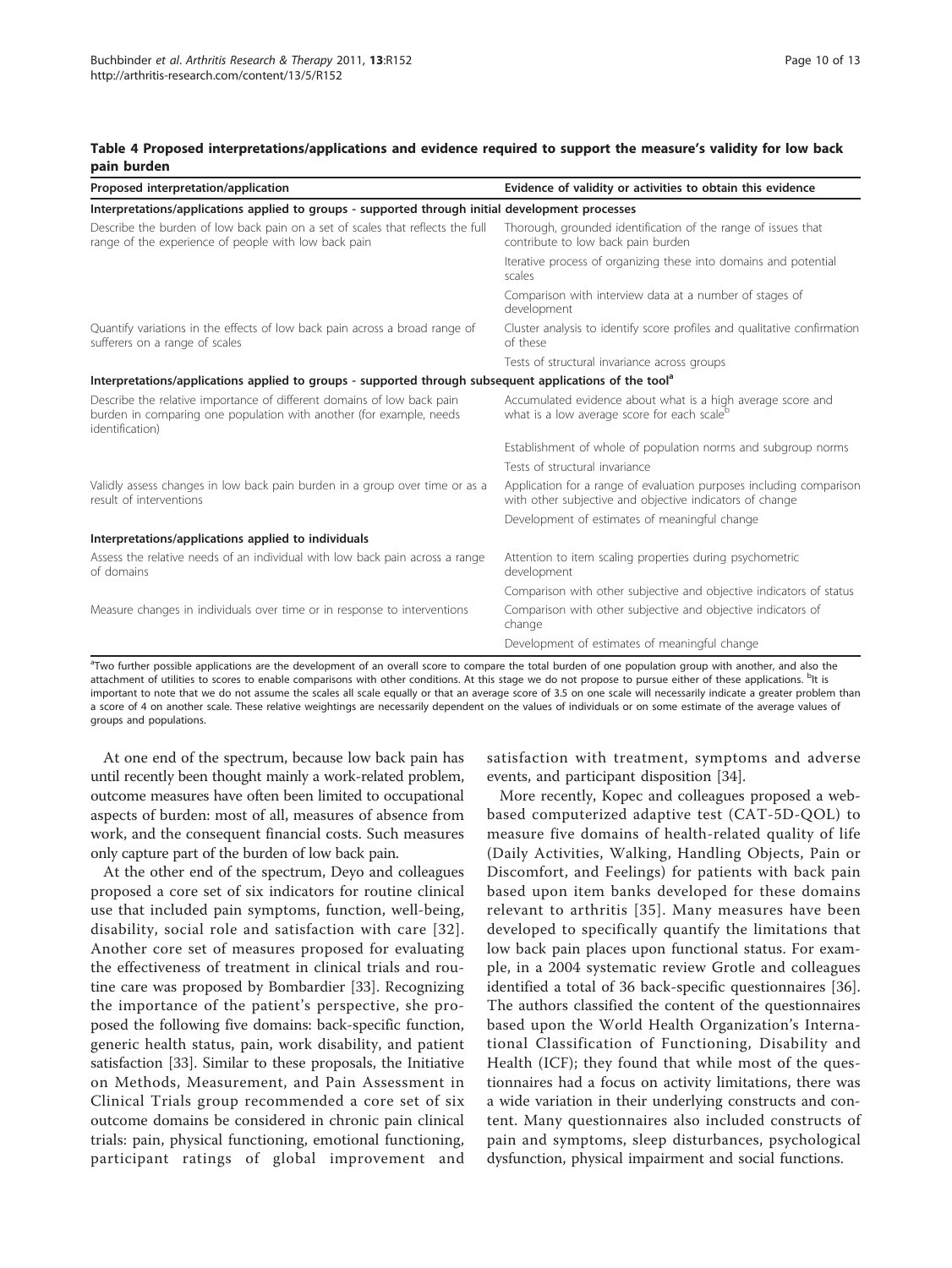The brief and comprehensive ICF core sets for low back pain, based upon the ICF framework, are further attempts to develop a standardized set of indicators to encompass the key functional problems of patients with low back pain envisaged to be used for a variety of purposes including clinical studies and multidisciplinary assessment in clinical care [[37](#page-13-0)]. These were formed by consensus among a group of international clinical experts comprising physicians, occupational and physical therapists, who integrated evidence from a Delphi exercise to identify the most relevant ICF categories in patients with chronic health conditions including back pain [[38](#page-13-0)], a systematic review to identify the concepts contained in outcome measures in clinical trials of musculoskeletal disorders and chronic widespread pain [\[39](#page-13-0)], and a study in a convenience sample of people undergoing rehabilitation for one of several chronic conditions including low back pain who were administered the ICF checklist [\[40\]](#page-13-0). The comprehensive and brief ICF core sets include 78 and 35 categories, respectively, which cover not only aspects related to pain but also a wide spectrum of activities, social and environmental factors that affect functioning. In keeping with our conceptual model, these core sets recognize the importance of support and relationships, attitudes of significant others and health professionals as predictors of disability in people with low back pain.

A Norwegian study in a convenience sample of 118 patients with low back pain, however, has identified gaps in the comprehensive ICF core set with respect to capturing problems of importance to patients [[41](#page-13-0)]. This study compared the relationship between health problems rated by health professionals using the comprehensive ICF core set and patients' self-reported health problems identified by the Oswestry Disability Index and the World Health Organisation Disability Assessment Schedule II. Relevant domains not covered by the ICF included the subjective domain related to the impact of back pain and the feeling of being a burden to their family, while problems with sexual functions and relationship were poorly reflected in the health professionals' assessments.

Our model for the measurement of the burden of low back pain aims to comprehensively capture all of the various impacts of this condition on the individual. The model includes several domains that have not until now been considered important to measure in patients with low back pain, although they may contribute significantly to the individual's burden; for instance, loss of independence, worry about the future, negative or discriminatory actions by others, and secondary health effects, among others.

The new tool will have a wide range of potential applications for researchers, clinicians, policy-makers and insurance agencies; and for a range of purposes, including needs identification, service planning, evaluation, research and, eventually, for individual clinical assessment and monitoring. In suggesting such a range of applications, we are aware of our responsibility to consider the evidence for validity in relation to each interpretation and application [\[29,30](#page-12-0)].

To strengthen potential generalizability, we have used both a local approach and an international approach to scope and define low back pain burden, nominal group approaches and concept mapping. The questionnaire is being developed with input from an international team of experts in the field. To facilitate comparison of the burden of back pain between countries and between studies, steps are being taken to ensure its wide applicability and cross-cultural generalizability.

In assessing health priorities, allocating resources, and evaluating the potential costs and benefits of public health interventions, governments often consider the burden of a disease and its contribution to the overall health of the population. Information obtained from a single comprehensive measure of back pain burden will greatly enhance research efforts to identify major determinants of back pain burden and population groups that are most affected and to ensure efficient allocation of resources. This information may also inform the development and evaluation of novel new interventions that could improve patient-relevant outcomes.

While the measurement model (Figure [3\)](#page-8-0) does test for a single underlying latent variable, which we have called the burden of low back pain, we expect the questionnaire will be used as a multidimensional tool providing a profile of scores across the various scales. We will not be attempting to provide a scoring mechanism to gain a single overall score. In our experience it is more useful to be able to use profiles of scores to describe the needs of different patient groups and to distinguish the benefits of different types of interventions than to generate a global indicator that is at such a high level of abstraction no-one will be clear what it means. A profile of scores will also serve to highlight the critical psychosocial aspects of the burden of low back pain that have not been adequately addressed in existing tools. It is hoped that this profile of scores will support a greater clinical emphasis and increased research focus on these aspects of the burden experienced by people with back pain.

## Conclusions

The present paper has described the process of developing a strong, a priori hypothesis of a measurement model for a multidimensional measurement of the burden of low back pain. The model will now be tested with a sample of approximately 600 people and may be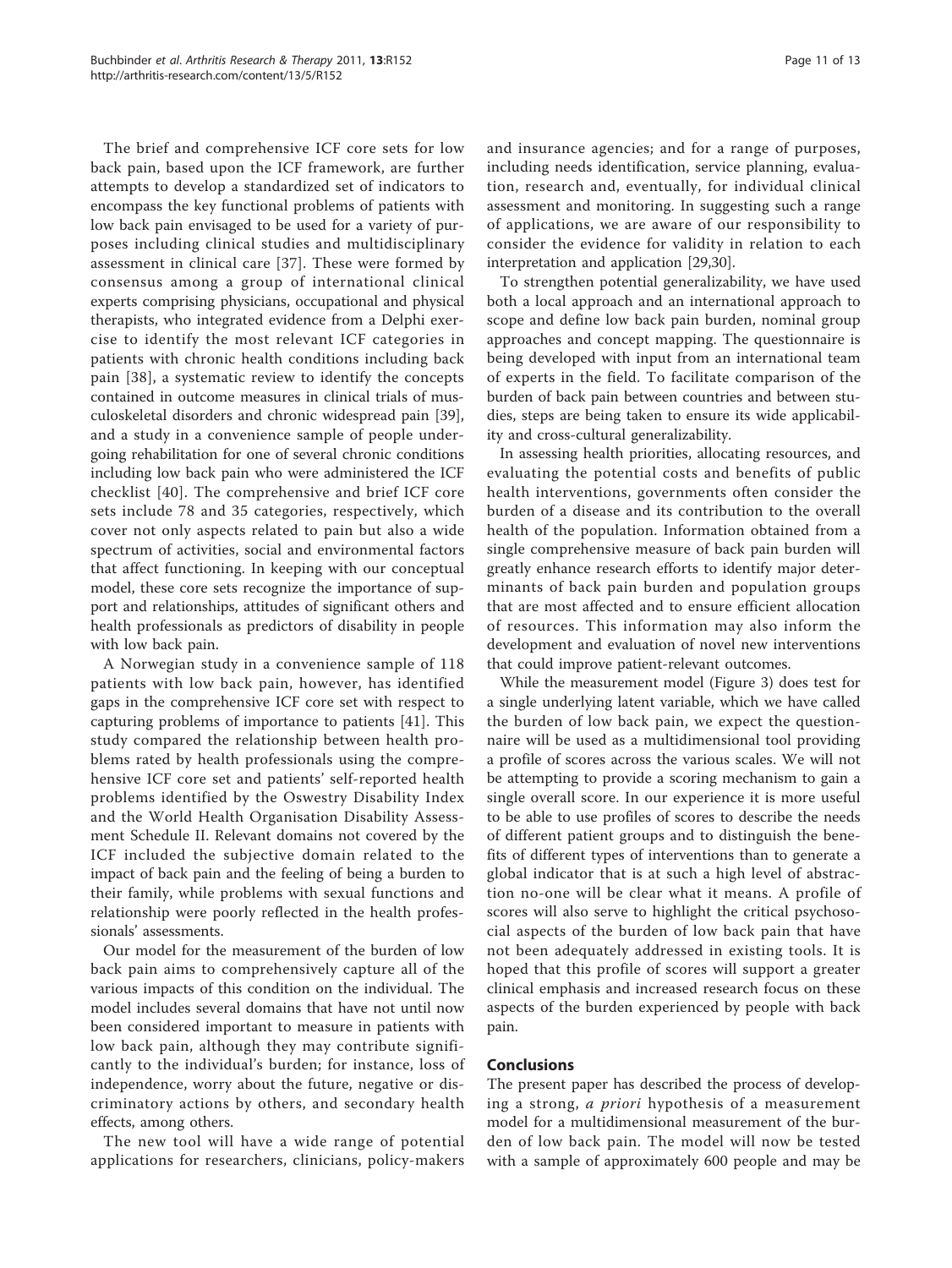<span id="page-12-0"></span>refined on the basis of structural equation modeling analysis of the data. The refined tool will be retested on a separate (validation) sample of another 600 people. These are all foundational steps in a process of establishing construct validity for an expanding range of applications of the tool.

This paper has demonstrated how the application of a rigorous set of disciplines -by which grounded consultation and conceptualization processes lead to strong a priori hypothesis relating to measurement - provides a firm foundation for building the evidence of validity for a wide range of potential interpretations and applications. The conceptualization process has led to a much richer and more extensive set of concepts relevant to assessing the needs of people with back pain than is captured in the outcome tools previously applied.

#### **Abbreviations**

ICF: International Classification of Functioning Disability and Health; MDS: multidimensional scaling.

#### Acknowledgements

The authors would like to acknowledge all participants in the concept mapping workshops for their valuable contribution to this work. RBu is supported in part by an Australian National Health and Medical Research Council Practitioner Fellowship, and RHO is supported in part by an Australian National Health and Medical Research Council Population Health Career Development Award.

#### Author details

<sup>1</sup>Monash Department of Clinical Epidemiology, Cabrini Hospital, 183 Wattletree Road, Malvern, Victoria 3144, Australia. <sup>2</sup>Department of Epidemiology and Preventive Medicine, School of Public Health and Preventive Medicine, Monash University, The Alfred Centre, 99 Commercial<br>Rd, Melbourne, Victoria 3004, Australia. <sup>3</sup>Public Health Innovation, Faculty of Health, Deakin University, 221 Burwood Highway, Burwood, Victoria 3125 Australia. <sup>4</sup> Population Health Research Unit (URESP), Research Centre of the Laval University Affiliated Hospital, Hôpital du St-Sacrement, 1050 chemin Ste-Foy, Québec, G1S 4L8, Canada. <sup>5</sup>Department of Rehabilitation, Faculty of Medicine, Laval University, Hôpital du St-Sacrement, 1050 chemin Ste-Foy, Québec, G1S 4L8, Canada. <sup>6</sup>Institute for Work & Health, 81 University Avenue, Suite 800, Toronto, Ontario, M5G 2E9, Canada.

#### Authors' contributions

RBu and RHO conceived the study, contributed to its design and coordination, and drafted the manuscript. RBa contributed to the design of the study, performed the statistical analysis, and drafted the manuscript. GE provided input on the statistical analysis. CED and EI assisted with the international expert workshop. All authors contributed to the interpretation of the findings and read and approved the final manuscript for publication.

#### Competing interests

The authors declare that they have no competing interests.

#### Received: 31 May 2011 Revised: 9 August 2011 Accepted: 20 September 2011 Published: 20 September 2011

#### References

- World Health Organisation: [The burden of musculoskeletal conditions at](http://www.ncbi.nlm.nih.gov/pubmed/14679827?dopt=Abstract) [the start of the new millennium.](http://www.ncbi.nlm.nih.gov/pubmed/14679827?dopt=Abstract) World Health Organ Tech Rep Ser 2003, 919:i-x, 1-218, back cover.
- 2. Von Korff M, Dworkin SF, Le Resche L, Kruger A: [An epidemiologic](http://www.ncbi.nlm.nih.gov/pubmed/3362555?dopt=Abstract) [comparison of pain complaints.](http://www.ncbi.nlm.nih.gov/pubmed/3362555?dopt=Abstract) Pain 1988, 32:173-183.
- Hoy D, Bain C, Williams G, March L, Brooks P, Blyth F, Woolf A, Vos T, Buchbinder R: Global prevalence of low back pain. Arthritis Rheum 2011.
- 4. Rapoport J, Jacobs P, Bell NR, Klarenbach S: [Refining the measurement of](http://www.ncbi.nlm.nih.gov/pubmed/15298484?dopt=Abstract) [the economic burden of chronic diseases in Canada.](http://www.ncbi.nlm.nih.gov/pubmed/15298484?dopt=Abstract) Chronic Dis Can 2004, 25:13-21.
- 5. Ricci JA, Stewart WF, Chee E, Leotta C, Foley K, Hochberg MC: [Back pain](http://www.ncbi.nlm.nih.gov/pubmed/17173003?dopt=Abstract) [exacerbations and lost productive time costs in United States workers.](http://www.ncbi.nlm.nih.gov/pubmed/17173003?dopt=Abstract) Spine 2006, 31:3052-3060.
- 6. Freburger JK, Holmes GM, Agans RP, Jackman AM, Darter JD, Wallace AS, Castel LD: [The rising prevalence of chronic low back pain.](http://www.ncbi.nlm.nih.gov/pubmed/19204216?dopt=Abstract) Arch Intern Med 2009, 169:251-258.
- 7. Walker B, Muller R, Grant W: [Low back pain in Australian adults.](http://www.ncbi.nlm.nih.gov/pubmed/15148462?dopt=Abstract) [Prevalence and assoicated disability.](http://www.ncbi.nlm.nih.gov/pubmed/15148462?dopt=Abstract) J Manipulative Physiol Ther 2004, 27:238-244.
- 8. Walker B, Muller R, Grant W: [Low back pain in Australian adults. Health](http://www.ncbi.nlm.nih.gov/pubmed/15195040?dopt=Abstract) [provider utilization and care seeking.](http://www.ncbi.nlm.nih.gov/pubmed/15195040?dopt=Abstract) J Manipulative Physiol Ther 2004, 27:327-335.
- 9. Dionne C, Dunn K, Croft P: Does back pain prevalence really decrease with increasing age? A systematic review. Age Ageing 2006, 35:3229-3234.
- 10. Walker B, Muller R, Grant W: [Low back pain in Australian adults: the](http://www.ncbi.nlm.nih.gov/pubmed/15038680?dopt=Abstract) [economic burden.](http://www.ncbi.nlm.nih.gov/pubmed/15038680?dopt=Abstract) Asia Pac J Public Health 2003, 15:79-87.
- 11. Jeffries LJ, Milanese SF, Grimmer-Somers KA: [Epidemiology of adolescent](http://www.ncbi.nlm.nih.gov/pubmed/17978666?dopt=Abstract) [spinal pain. A systematic overview of the research literature.](http://www.ncbi.nlm.nih.gov/pubmed/17978666?dopt=Abstract) Spine 2007, 32:2630-2637.
- 12. Jette A: [Toward a common language for function, disability, and health.](http://www.ncbi.nlm.nih.gov/pubmed/16649895?dopt=Abstract) Phys Ther 2006, 86:726-734.
- 13. Briggs AM, Buchbinder R: [Back pain: a national health priority area in](http://www.ncbi.nlm.nih.gov/pubmed/19413521?dopt=Abstract) [Australia?](http://www.ncbi.nlm.nih.gov/pubmed/19413521?dopt=Abstract) Med J Aust 2009, 190:499-502.
- 14. Messick S: Validity. In Educational Measurement.. 3 edition. Edited by: Linn RL. New York: Macmillan; 1989:13-103.
- 15. Messick S: Standards-based Score Interpretation: Establishing Valid Grounds for Valid Inferences Princeton, NJ: Educational Testing Service; 1994.
- 16. Main C, Foster N, Buchbinder R: [How important are back pain beliefs and](http://www.ncbi.nlm.nih.gov/pubmed/20227642?dopt=Abstract) [expectations for satisfactory recovery from back pain?](http://www.ncbi.nlm.nih.gov/pubmed/20227642?dopt=Abstract) Best Pract Res Clin Rheumatol 2010, 24:205-218.
- 17. Hayden J, Dunn K, van der Windt D, Shaw W: [What is the prognosis of](http://www.ncbi.nlm.nih.gov/pubmed/20227639?dopt=Abstract) [back pain?](http://www.ncbi.nlm.nih.gov/pubmed/20227639?dopt=Abstract) Best Pract Res Clin Rheumatol 2010, 24:167-180.
- 18. Hawthorne G, Richardson J, Osborne R: [The Assessment of Quality of Life](http://www.ncbi.nlm.nih.gov/pubmed/10472152?dopt=Abstract) [\(AQoL\) instrument: a psychometric measure of health-related quality of](http://www.ncbi.nlm.nih.gov/pubmed/10472152?dopt=Abstract) [life.](http://www.ncbi.nlm.nih.gov/pubmed/10472152?dopt=Abstract) Qual Life Res 1999, 8:209-224.
- 19. Batterham R, Southern D, Appleby N, Elsworth G, Fabris S, Dunt D, Young D: [Construction of a GP integration model.](http://www.ncbi.nlm.nih.gov/pubmed/11989959?dopt=Abstract) Soc Sci Med 2002, 54:1225-1241.
- 20. Osborne RH, Elsworth GR, Whitfield K: The Health Education Impact Questionnaire (heiQ): an outcomes and evaluation measure for patient education and self-management interventions for people with chronic conditions. Pat Ed Counsel 2007, 66:192-201.
- 21. Osborne RH, Norquist JM, Elsworth GR, Busija L, Mehta V, Herring T, Gupta SB: [Development and validation of the Influenza Intensity and](http://www.ncbi.nlm.nih.gov/pubmed/21839407?dopt=Abstract) [Impact Questionnaire \(FluiiQTM\).](http://www.ncbi.nlm.nih.gov/pubmed/21839407?dopt=Abstract) Value Health 2011, 14:687-699.
- 22. Busija L: The avoidable burden due to arthritis in Australia. PhD thesis University of Melbourne; 2010.
- 23. Jordan J: Understanding the role and impact of health literacy on patient health outcomes to facilitate effective health interventions. PhD thesis University of Melbourne; 2010.
- 24. Ciciriello S: Development and testing of a methotrexate multimedia patient education module. PhD thesis University of Melbourne; 2011.
- 25. Trochim W: An introduction to concept mapping for planning and evaluation. Eval Program Plann 1989, 12:1-16.
- 26. van der Ven A, Delbecq A: The effectiveness of nominal, Delphi and interacting group decision making processes. Acad Management J 1974, 17:605-621.
- 27. Wishart D: ClustanGraphics 8. 8 edition. Edinburgh: Clustan Ltd; 2005.
- 28. Pedhazur E, Pedhazur Schmelkin L: Measurement, Design and Analysis: An Integrated Approach Hillsdale, NJ: Lawrence Erlbaum Associates; 1991.
- 29. American Educational Research Association, American Psychological Association, Joint Committee on Standards for Educational and Psychological Testing (US), National Council on Measurement in Education: Standards for Educational and Psychological Testing Washington, DC: American Educational Research Association; 1999.
- 30. American Psychological Association, American Educational Research Association, National Council on Measurement in Education, American Psychological Association: Standards for Educational & Psychological Tests.